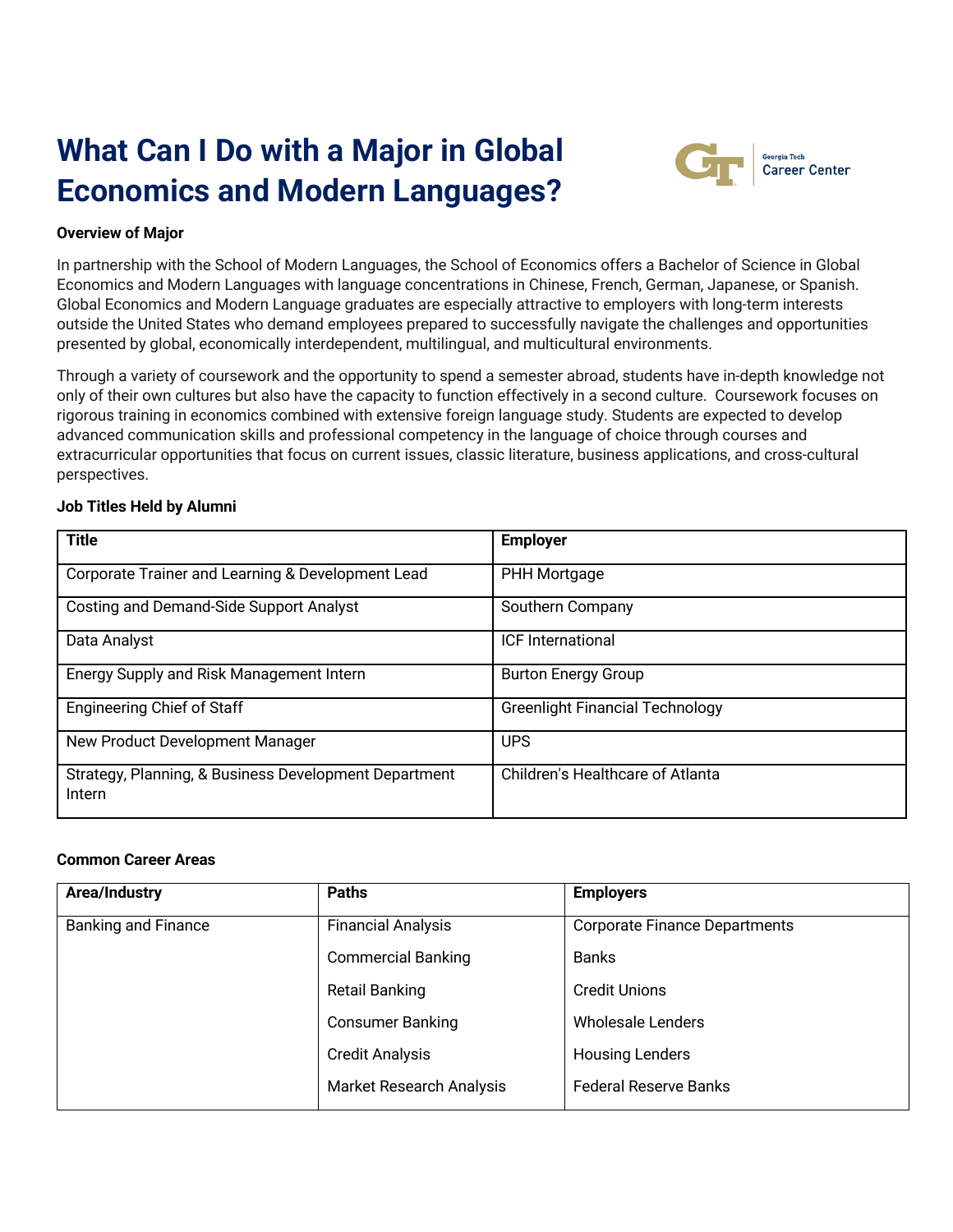|                               | <b>Investment Banking</b>             |                                                                                                                          |
|-------------------------------|---------------------------------------|--------------------------------------------------------------------------------------------------------------------------|
|                               |                                       |                                                                                                                          |
| Economics                     | Micro                                 | <b>Research Firms</b>                                                                                                    |
|                               | Macro                                 | <b>Think Tanks</b>                                                                                                       |
|                               | Financial                             | Private corporations in a variety of industries:                                                                         |
|                               | International                         | Retail                                                                                                                   |
|                               | Industrial Organizational             | Transportation<br>Healthcare                                                                                             |
|                               | Demographic or Labor                  | Tourism                                                                                                                  |
|                               | Natural Resource and<br>Environmental | <b>Federal Government</b><br><b>Consumer Goods Manufacturing Firms</b>                                                   |
|                               | <b>Public Finance</b>                 | Non-Profits and Non-Governmental                                                                                         |
|                               | Econometrics                          | Organizations                                                                                                            |
|                               | <b>Business</b>                       |                                                                                                                          |
|                               |                                       |                                                                                                                          |
| Insurance                     | <b>Sales</b>                          | <b>Insurance Firms</b>                                                                                                   |
|                               | Claims                                | <b>Insurance Brokers</b>                                                                                                 |
|                               | Underwriting                          |                                                                                                                          |
|                               | Risk Management                       |                                                                                                                          |
|                               | Asset Management                      |                                                                                                                          |
|                               | Loss Control                          |                                                                                                                          |
|                               |                                       |                                                                                                                          |
| <b>International Business</b> | Management                            | International Companies:                                                                                                 |
|                               | <b>Human Resources</b>                | Foreign firms operating in the U.S.<br>U.S. firms operating in foreign<br>countries<br>Domestic and Foreign Corporations |
|                               | <b>Labor Relations</b>                |                                                                                                                          |
|                               | <b>Banking and Finance</b>            |                                                                                                                          |
|                               | Economics                             | <b>Multinational Service Firms</b>                                                                                       |
|                               | International Development             | <b>Global Small and Medium Enterprises</b>                                                                               |
|                               | Product management                    | Domestic and Foreign Financial Institutions                                                                              |
|                               | <b>Supply Chain Management</b>        |                                                                                                                          |
|                               | <b>Healthcare Administration</b>      |                                                                                                                          |
|                               | Importing/Exporting                   |                                                                                                                          |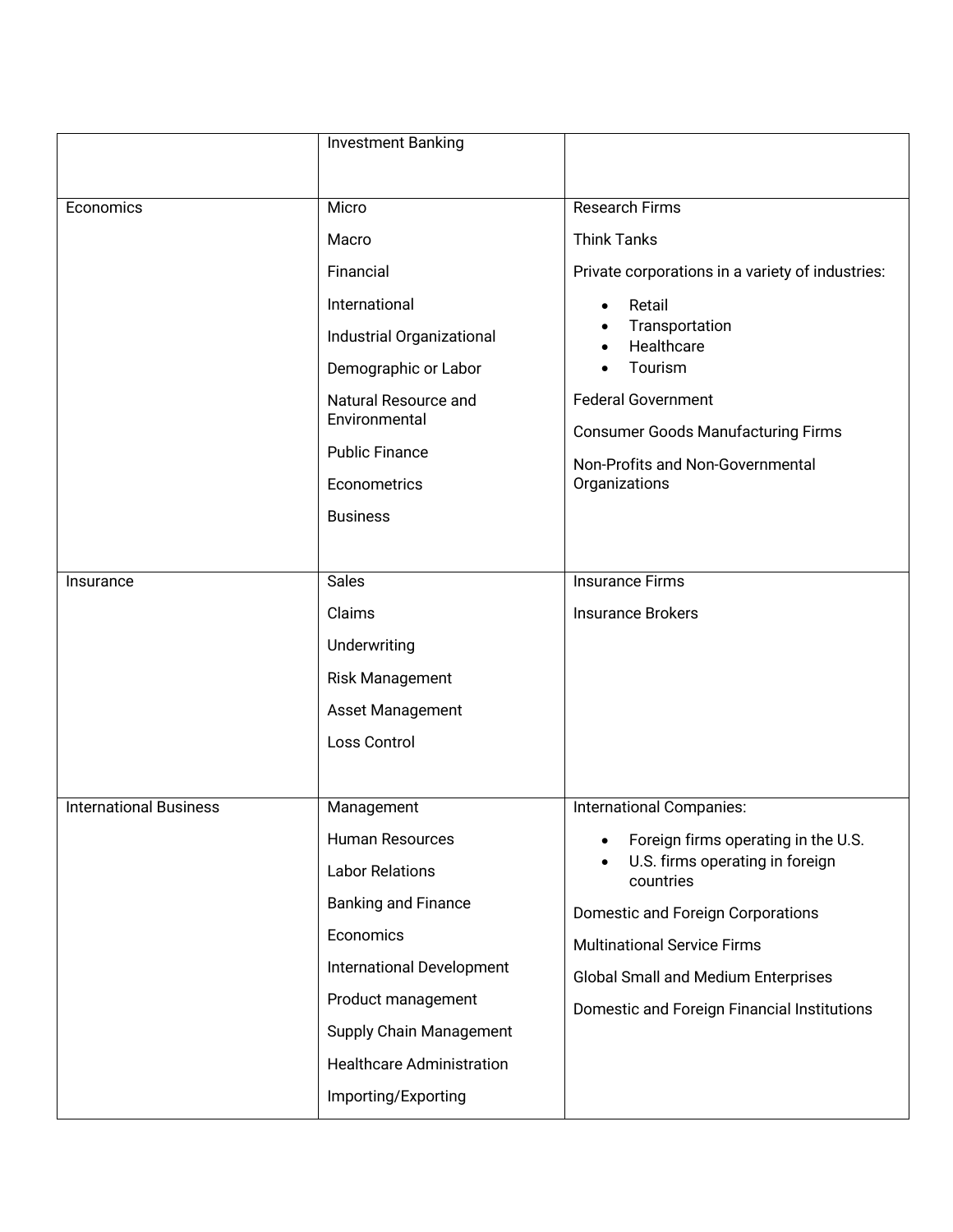|              | <b>Customer Service</b>         |                                          |
|--------------|---------------------------------|------------------------------------------|
|              | Consulting                      |                                          |
|              |                                 |                                          |
| Law          | Law assistance                  | Law firms                                |
|              | Prosecution                     | <b>State and Local Government</b>        |
|              | Defense                         | Corporations                             |
|              | Contractual                     | <b>Public Interest Organizations</b>     |
|              | Corporate                       |                                          |
|              | Non-Profit or Public Interest   |                                          |
|              |                                 |                                          |
| Management   | Entry-level/Management-Trainee  | <b>Retail Stores</b>                     |
|              | Project Management              | Restaurants                              |
|              | <b>Information Management</b>   | Service providers                        |
|              | <b>Operations Management</b>    | Healthcare Organizations and Hospitals   |
|              |                                 | Local, State, and Federal Government     |
|              |                                 | Non-Profit Organizations                 |
|              |                                 | Self-Employed                            |
|              |                                 | Manufacturers                            |
|              |                                 | Software and Technology Companies        |
|              |                                 |                                          |
| <b>Sales</b> | <b>Industrial Sales</b>         | For-Profit and Non-Profit Organizations  |
|              | <b>Consumer Product Sales</b>   | <b>Product and Service Organizations</b> |
|              | <b>Financial Services Sales</b> | Manufacturers                            |
|              | <b>Services Sales</b>           | <b>Financial Companies</b>               |
|              |                                 | <b>Insurance Companies</b>               |
|              |                                 |                                          |
|              |                                 |                                          |